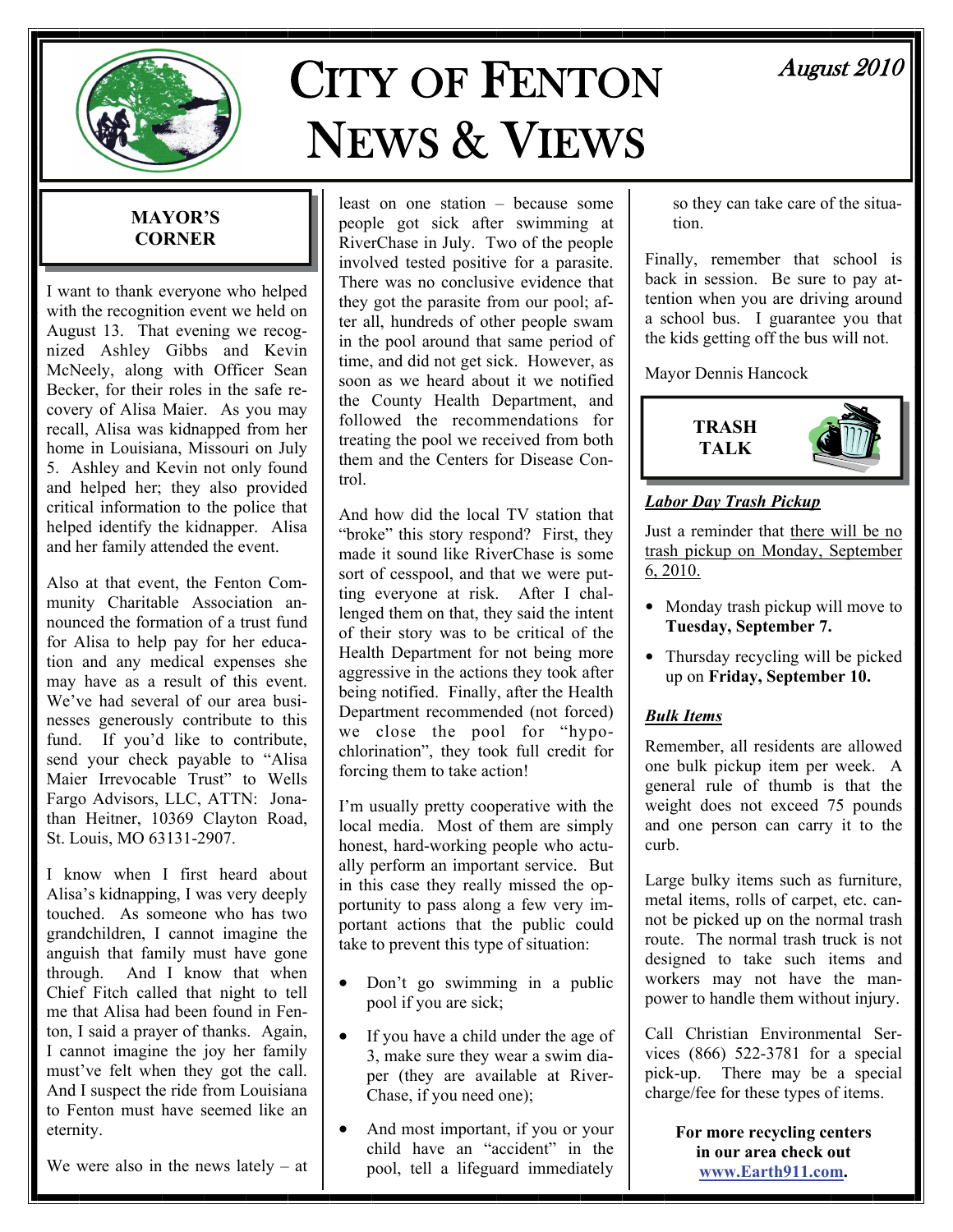### Page 2 **FENTON NEWS & VIEWS** August 2010

# **PLANNING & ZONING COMMISSION PUBLIC HEARING**

On **Tuesday, September 7, 2010**, the Planning & Zoning Commission will hold a Public Hearing at **7:00 p.m.**  during their regularly scheduled meeting at City Hall to consider the following:

# **NEW BUSINESS**

- A petition by Faith Church St. Louis.com to amend *Section 463.050: Standards for Special Event Permits, Subsection 4: Frequency*, of the Zoning Code to allow churches and other organizations to increase the frequency of inflatable use within a specified time interval and to establish hours of operation and number of allowed inflatable units.
- A petition by Jim Butler Chevrolet to amend *Section 467.010, Subsection C: Uses allowed by Special Use Permit* of the Zoning Code to include Car Storage Areas for new unlicensed vehicles affiliated with a new car franchised dealer facility within 500 feet of the new car storage area.
- A petition by Jim Butler Chevrolet for a Special Use Permit to allow for a Car Storage Area for new unlicensed vehicles affiliated with a new car franchised dealer facility within 500 feet of the new car storage area. The properties are addressed as 767 Gravois Bluffs Blvd. and 805 Danielle Place Blvd. and are zoned "C-1" Commercial Zone District.

For more information, please contact the Community Development Department at (636) 349-8110.





**E-VERSION OF THE FENTON NEWS & VIEWS** 

Thanks to all that have signed up for the e-version of the newsletter. If your household or business would like to receive the Fenton "News & Views" monthly newsletter electronically, please contact City Hall at [info@fentonmo.org](mailto:info@fentonmo.org?subject=E-newsletter) or call (636) 343- 2080 and give us your email address.

You will receive an email once a month with a link to the latest edition of the "News & Views".

# **AMEREN/UE EXTENDS "SAFE CONNECT" REBATE PROGRAM FOR BACKUP GENERATOR TRANSFER SWITCHES**

AmerenUE is extending "Safe Connect," a program that provides rebates to residential electric customers who purchase and install certain transfer switch systems for backup electric generators. These systems are designed by their manufacturers to help ensure safety in connecting an emergency backup generator to a home's electrical wiring.

The program provides a rebate of 50% of the cost—up to the maximum rebate of \$500—for the purchase and installation of qualified safe connection systems. Systems must be purchased by July 31, 2011 and installed by August 31, 2011. Rebate applications must be postmarked by September 15, 2011.

To be eligible for the UE rebate, a generator safe connection system must be one that has been approved for the program and installed by a contractor who is on UE's list of eligible providers at the time of installation. Approved UE contractors will assist with the rebate application and documentation needed for processing a customer's rebate request.

The rebate applies only to the safe connection system, and may not be used toward the purchase of a generator or any other equipment. More details and a list of participating contractors can be found at:

[www.ameren.com/SafeConnect](http://www.ameren.com/SafeConnect) or by calling (800) 522-7583.

UE is offering the Safe Connect rebates as a service to customers to promote safety, and is not selling or supplying the generator transfer switch systems, the generator or other related equipment, or offering any guarantees or warranties in connection with these products or their installation. In addition, UE is not responsible for the work of the contractor who sells or installs these products.

Go to AmerenUE's website, [www.amerenue.com](http://www.amerenue.com), for more information.



# **NEW BUSINESS CORNER**

The following businesses have applied for an occupancy permit and are planning on calling Fenton "home":

*St. Louis Medical Supply, Inc.*  1664 Larkin Williams Road (medical supply warehouse & office)

> *Estes Express Lines*  205 Soccer Park Road (truck terminal)

*Strength 360 LLC*  133 Matrix Commons Drive (physical fitness center)

*Quality Safety Products & Environmental Restoration, LLC*  232 Axminister (distribution of personal protective equipment)

Welcome to Fenton. We are glad you are here!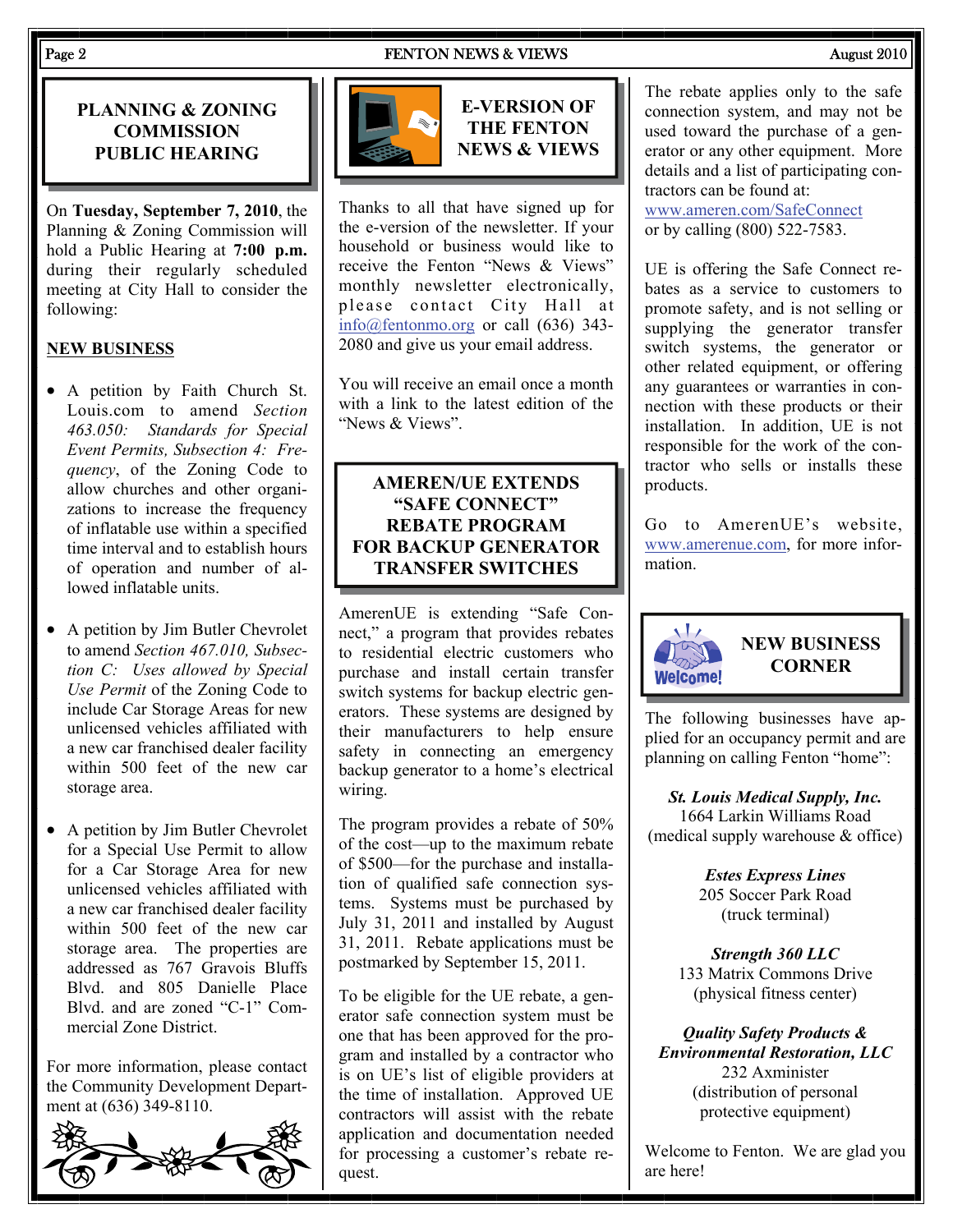Page 3 Research 2010 **FENTON NEWS & VIEWS** August 2010





A 9/11 Memorial Ceremony will be held on Saturday, September 11, 2010 at the Heroes Memorial at Fenton City Park. The ceremony will commemorate the 9th Anniversary of the tragic attacks at the World Trade Center. Mayor Dennis Hancock will welcome St. Louis County Police Chief Colonel Tim Fitch as the keynote speaker. Along with Chief Fitch, the Rockwood Summit High School Chamber Choir will perform. Eagle Scout Joshua Greathouse, St. Louis County Police Bagpipers and the Fenton Fire Protection and St. Louis County Police Departments will participate. Pastor Ken Simpson from Calvary Fellowship Free Will Baptist Church will lead our prayers.

Everyone is invited and encouraged to bring lawn chairs. The ceremony starts exactly at 9:28 a.m. (the precise time the second tower collapsed) on Saturday, September 11. Light refreshments, courtesy of Dierbergs Fenton Crossing will immediately follow the ceremony.

This solemn ceremony is presented by the City of Fenton Parks and Recreation Department and made possible through the generous support of Kruse-Grimm-Brix Florist, Dierbergs Fenton Crossing and Russ Hilton with Sound Tech.

For more information, please feel free to contact Mike Schumacher at RiverChase, (636) 343-0067.





*For information on these programs, including fees and times, check out a copy of the "Beacon".* 

# **PICKLE BALL**

Pickle Ball League registration is open for single players for the Men's and Women's divisions. Cost is \$15.00 per player. Games will be played on Monday evenings.

# **ADULT SOCCER**

Registration for the 7 v 7

Adult Soccer Leagues has begun. The fee of \$210 per team includes eight (8) games plus playoffs. Coed and Men's Leagues are available. Registration ends October 15. Games will be played on Wednesday Nights at Fenton City Park under the lights.

# **ADULT FLAG FOOTBALL**

Join us for 8 v 8 Adult Flag Football Leagues. Registration is now open. The team fee is \$160 and this is an eight (8) game league. The top four (4) teams make the playoffs. Games begin November 1.

# **WIFFLE BALL**

Wiffle Ball registration is now open for all ages. The league begins play on November 1 and games will be played on Monday nights. The fee is \$75 per team. Teams are three (3) players, with five (5) players maximum per roster.

# **FALL COMMUNITY TAILGATE SALE**



Are you wanting to earn some extra cash? Do

you have too much clutter laying around? Start off the school year fresh! Clean and get rid of your unwanted items at home. We will open up 35 double spaces in our parking lot into the best flea market in Fenton. The fee to reserve a spot includes two (2) parking spots. Anyone over 16 years old can reserve a spot. The sale will take place at RiverChase of Fenton's parking lot on Saturday, September 25 from 8:00 a.m.—2:00 p.m. Hurry, space is limited!

The Sale is open to the Public and Admission is free.

*For information on all programs (including fees and times), contact RiverChase of Fenton at (636) 343- 0067. You can also check out the Beacon at [www.fentonmo.org.](http://www.fentonmo.org)*

# **FENTON HISTORICAL SOCIETY**



Each new donation brings a wonderful surprise. Already, a number of excellent books on history and a lovely selection of children's books have been received. Please call prior to leaving your donation on the front or back porch. Remember, all books should be **gently used and suitable for resale**.

 $20Q$ 

Historical Society meetings are held at 7:00 p.m. on the first Thursday of each month at the Swantner House, #1 Church Street. Please join us you do not have to be a member to attend.

For more information, please call (636) 326-0808.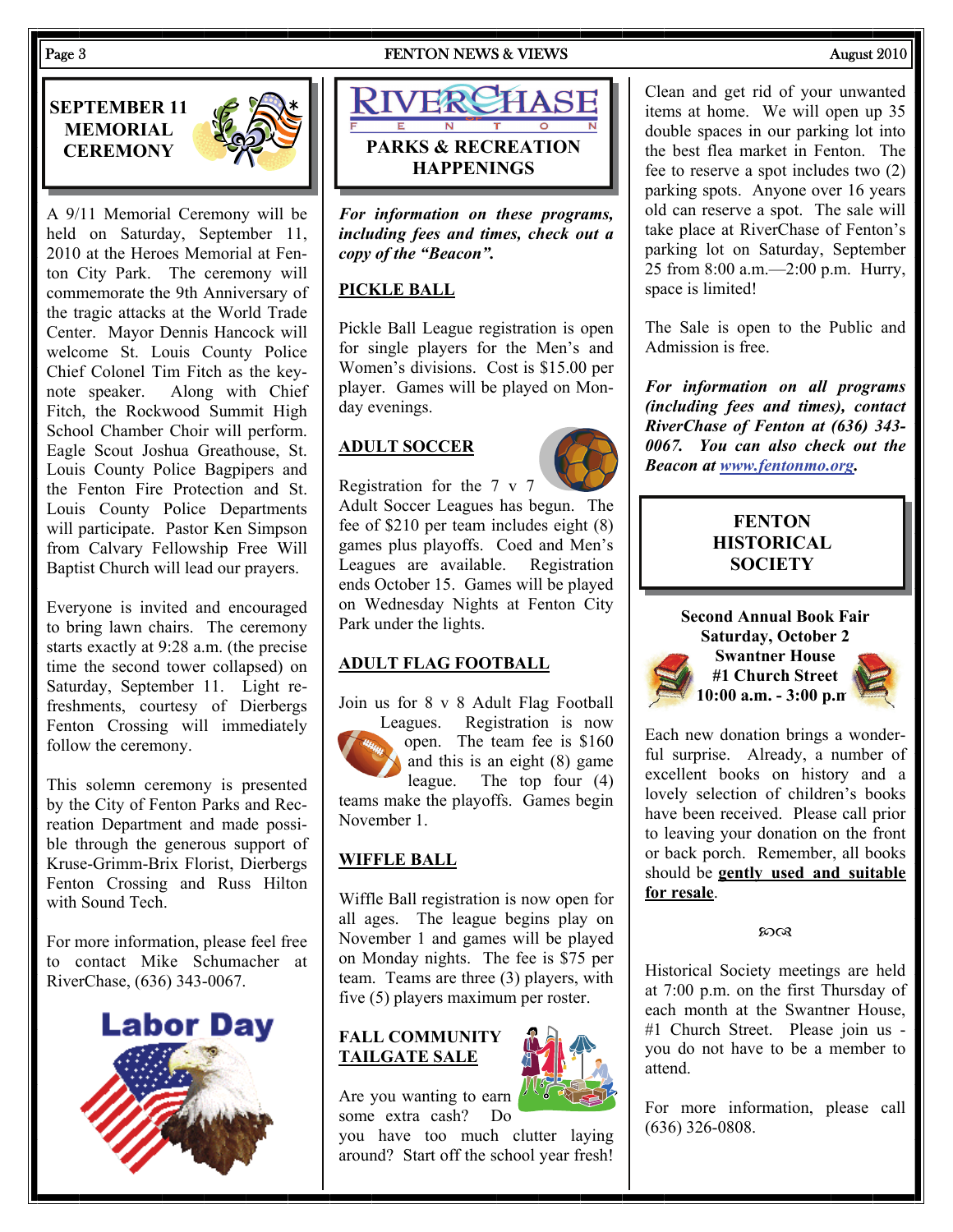# Page 4 **FENTON NEWS & VIEWS August 2010**

**ROCKWOOD ADULT EDUCATION & LITERACY** 



Free morning "GED Prep & More" adult education classes will be coming to Fenton in August, 2010. The Rockwood afternoon "GED Prep & More" classes have been changed due to a greater need for classes earlier in the day.

"GED Prep & More" will now be held Tuesday and Thursday mornings, 9:00 a.m.—Noon, at Maryville University Southwest Campus, 964 South Highway Drive in the same building as the Fenton Area Chamber of Commerce. "GED Prep & More" classes will also be available at Rockwood Summit High School, Monday and Wednesday evenings, 6:00—8:30 p.m. Classes begin the week of August 23, 2010 and enrolled students are eligible for Missouri's GED online class.

In addition, volunteers are needed to become Literacy Tutors for the adult classes. A Literacy Volunteer Training will be held September 1-2, 2010. To become a volunteer, call (636) 733-2162.

Rockwood also offers classes for adult speakers of other languages. For more information about Rockwood Adult Education & Literacy, call (636) 733-2161.



Here are a few reminders about pet regulations for residents within the City limits:

• No owner shall keep, own or harbor more than three (3) dogs over the ages of four (4) months.

- Pit bull breeds are prohibited in the City limits.
- Pets are required to be on leashes when not on the owners property.
- Owners are required to clean up after your pets when they are within the City parks or on public streets.



# **BACK TO SCHOOL SAFETY**

With the arrival of a new school year, there are many situations children may

face. Educating your children about general safety rules can greatly add to their physical and mental<br>well-being. Parents are Parents are

the most important resource in the educational process, which should begin at home. Please take advantage of any safety programs offered by your school district.

The St. Louis County Police Department provides the following tips in an effort to maintain a safe environment for your children during the school year:

# *Report Suspicious Activity*

On occasion, children see something that they consider odd or suspicious during the school day. Instruct your



children to immediately inform school authorities any such activity they may witness. Informing your local Police Department or school about

each incident can prove helpful in dealing with these situations, and may help resolve a potential problem.

# *Safety at Home*

It is important to have a plan for your children to follow if they get home

from school and no adult is at home. You should have a list of emergency phone numbers available for your child. These should be numbers of people they know and can call, either for advice or during emergencies. You should also have a well-defined list of what your children can and cannot do while they are home alone. Some topics you should consider making rules about are:

- Are they allowed to leave the house? If so, where are they allowed to go?
- Are they allowed to have anyone come into the house? If so, whom?
- What cooking appliances or electrical equipment may they use?

What should they say when they answer the phone or someone asks to speak to a parent who is not home?

# *Safety at School*

Support your school's effort to enforce safety rules. As parents, you should:



- Familiarize yourself with school policies.
- Instruct your children not to leave school with anyone unless they check with the office first.
- Inform the school, in writing, if you are making changes in your child's schedule (e.g., taking your child out of school early, or having someone else pick up your child).
- Develop a secret password with your child to be used in emergencies.

**Neighborhood Policing Officer (636) 343-2080 P.O. Aaron Dilks-Ext. 1123** 

> **Precinct Phone (636) 349-8120**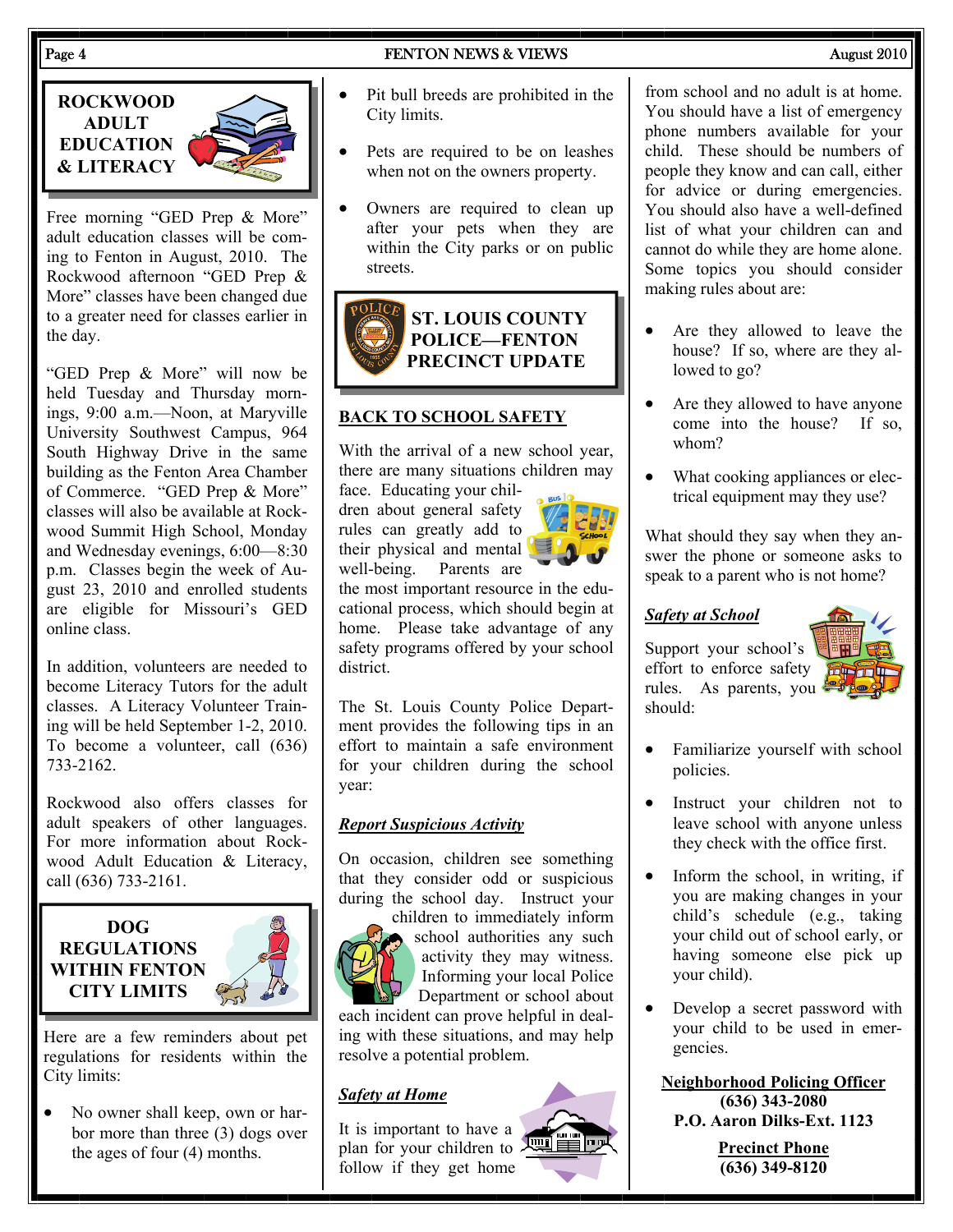# Page 5 Research 2010 **FENTON NEWS & VIEWS** August 2010

# **SOCIAL SECURITY ONLINE SERVICES**

### **www.socialsecurity.gov**

- Apply for retirement, Medicare, spouse's or disability benefits
- Estimate your retirement benefits
- Use our benefit planners
- Request a Medicare replacement card and apply for 'Extra Help' with the prescription drug program
- Sign up or change your direct deposit
- Change your address or phone number, if your receive benefits
- Get help understanding your *Social Security Statement* or request one
- Sign up for e-mail updates

# **AUTOMATED TELEPHONE SERVICES**

# **1-800-772-1213**

- Get a Social Security card application
- Get proof of your benefit amount
- Replace your Medicare card
- Change your address or telephone number, if you receive benefits
- Make changes to your direct deposit
- Locate your nearest field office (an office is located in Fenton at 650 Gravois Bluffs, 1-866-331- 2307)
- Listen to informational messages
- Request your *Social Security Statement*



# **JOHN FABICK COMMUNITY SERVICE AWARD**

Nominations are due by September 30. Actions being recognized must benefit I the City of Fenton or its residents in some manner and the individual must live or be employed within the Fenton City limits and the business or civic group must be located within the City limits. r

To obtain a nomination form or for I more information contact City Clerk I Diane Monteleone at (636) 343-2080.

# **DECISIONS FROM THE JULY 1 AND 22 BOARD OF ALDERMEN MEETINGS**

# *Presentations*

• Mayor Hancock presented a proclamation to Christopher Brown in appreciation for his hard work for the City of Fenton and wished him well in his future endeavors.

# *Decisions*



- $\checkmark$  Approved a Site Plan, with conditions, by McDonald's USA, Inc. for a proposed drive-through facility addition at 501 Old Smizer Mill Road. The property is zoned "C-1" Commercial Zone District.
- $\checkmark$  Approved the amusement licenses for Swing-A-Round Fun Town, 335 Skinker.
- $\checkmark$  Approved a "Change Order" to Ordinance 2954 as submitted for printing the 2010 Beacon.
- $\checkmark$  Approved the request to seek bids for printing services for the Beacon.

 $\checkmark$  Approved the request to seek bids for the demolition of 717, 723, 757, 783, 799 and 809 Larkin Williams Road under the 2008 Hazard Mitigation Grant Program.

# *Ordinances*



**#3145** Repeals Ordinance 3130 and enacts a new ordinance authorizing the Mayor to execute a contract for the purchase of real property located at 104 Gravois Road.

**#3146** Repeals Ordinance 3144 and enacts a new ordinance authorizing the purchase of properties known as 757, 783, 799 and 809 Larkin Williams Road under the FEMA Hazard Mitigation Grant Program.

**#3147** Establishes the Year 2011 Municipal Tax Rate for general revenue purposes in the City of Fenton, Missouri, at no cents for each one hundred dollars of valuation for all real and personal property.

**#3148** Approves a one-year agreement with Assurant Employee Benefits as the carrier for Dental Insurance for City of Fenton personnel.

**#3149** Approves a one-year agreement with Assurant Employee Benefits for Life, Voluntary Life, Long Term and Voluntary Short Term Disability Insurance for City of Fenton personnel

**#3150** Fixes the compensation of the City Collector effective upon commencement of the next term of office.

# *Resolutions*

**R10-04** States intent to seek funding through the Repetitive Flood Claim (RFC) Grant for 731 Larkin Williams Road and authorizes the Mayor to pursue activities in an attempt to secure funding and identifies a Project Manager.